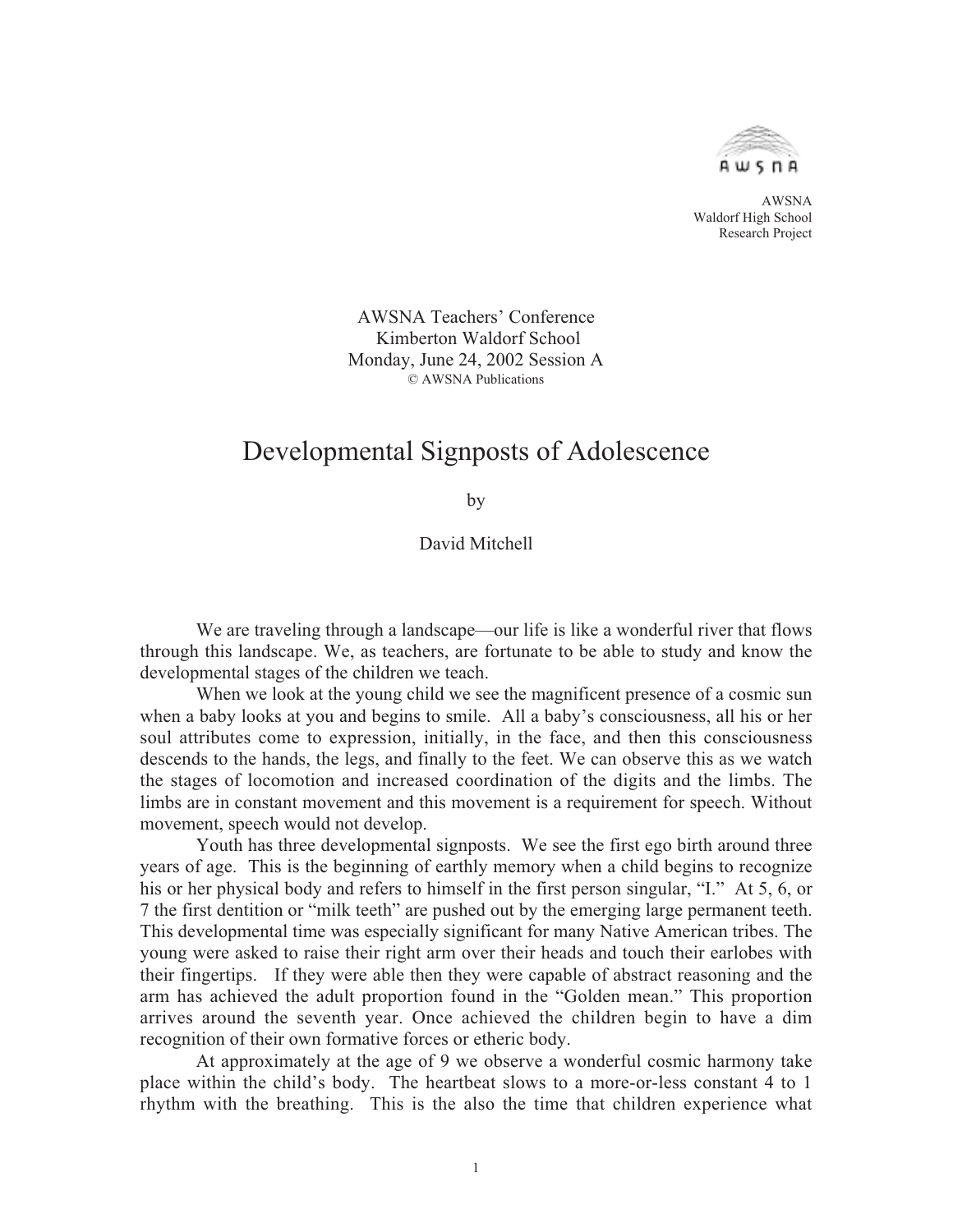psychologists refer to as "the tail of the snake." The astral is descending downward and they start to be more conscious of their viscera. They complain about stomachaches especially when nervous or frightened. At age of 9 the vision stabilizes, hearing stabilizes, and their intersensory responses have become harmonized. The child begins to recognize himself or herself and start to recognize their individual life of soul. At this point we are able so observe premature glimpses of their adolescence. This is an experience that we are trying to understand at this conference.

As a high school science teacher, I urge kindergarten and elementary teachers to exercise the senses of your students as much as possible. Allow them the experience of finding their balance, experience different smells, tastes, and sounds, allow them to live into the flowing color of their watercolor paintings, and to experience levity and gravity. These sense experiences in the early stages of development transforms into clarity in their observations when they meet the sciences in the middle grades and high school. The education and exercise of the senses gives rise to an ability to explore more deeply into phenomenology.

The neurophysiologists tell us that nine is the age when children are properly able to carry tasks. Gesell says that at the age of nine we have the emergence of selfmotivation. This leads to the ages of 10 and 11 where we find incredible soul balance. Research informs us that at this age we have the lowest incidence of childhood death both natural and accidental.

It is the calm before the storm. The meandering river of life has passed through the tranquil stillness of a high-mountain lake and now descends on a downward slope. It twists, turns, develops speed, and suddenly starts to boil and froth. You notice ahead that the air becomes moister and you notice that the first rapids are coming. The peak of childhood has been reached—puberty—the gateway to the rolling rapids of adolescence.

 Rudolf Steiner describes adolescence as a time of, "a gentle sprinkling of pain that never goes away." Puberty comes from the Latin "pubescere" which means to "be covered with hair." Puberty is very individualized and development occurs at different times for different individuals. It is often a painful and self-conscious period that one simply has to pass through.

Statistics indicate that girls reach puberty between 9 and 17 although I've known it to happen at 8 and heard stories of younger. The average age is 12 years and 4 months. Boys reach puberty later—10 to 18. The average age is 13 years 2 months. It is interesting to note that the beginning of menses in girls is dependent on race, socioeconomics, nutrition, culture, and it occurs later, interestingly, at higher altitudes, in rural areas, in large families and in Waldorf schools. Thus, Waldorf education is part of the protection against the onset of early adolescence.

Jerome Bruner from Harvard and Jean Piaget concur with Rudolf Steiner that the cognitive awakens between the ages of 12 to 14. This is the emergence of true thinking. What is thinking? It is unconscious antipathy. In Shakespeare, Hamlet says, "Nothing is good nor bad but thinking makes it so." In our classrooms we observe young people who are beginning to pull away as they enter their own world of thoughts. At this age the teachers and parents become the wet-stones upon which the young people sharpen their ability to reason. This is a wonderful and developmentally necessary time, it is not a problem; embrace it with joy, do not fear it. The capacity we need to strengthen within ourselves is that of empathy. We have to hold back our own reactions/opinions and enter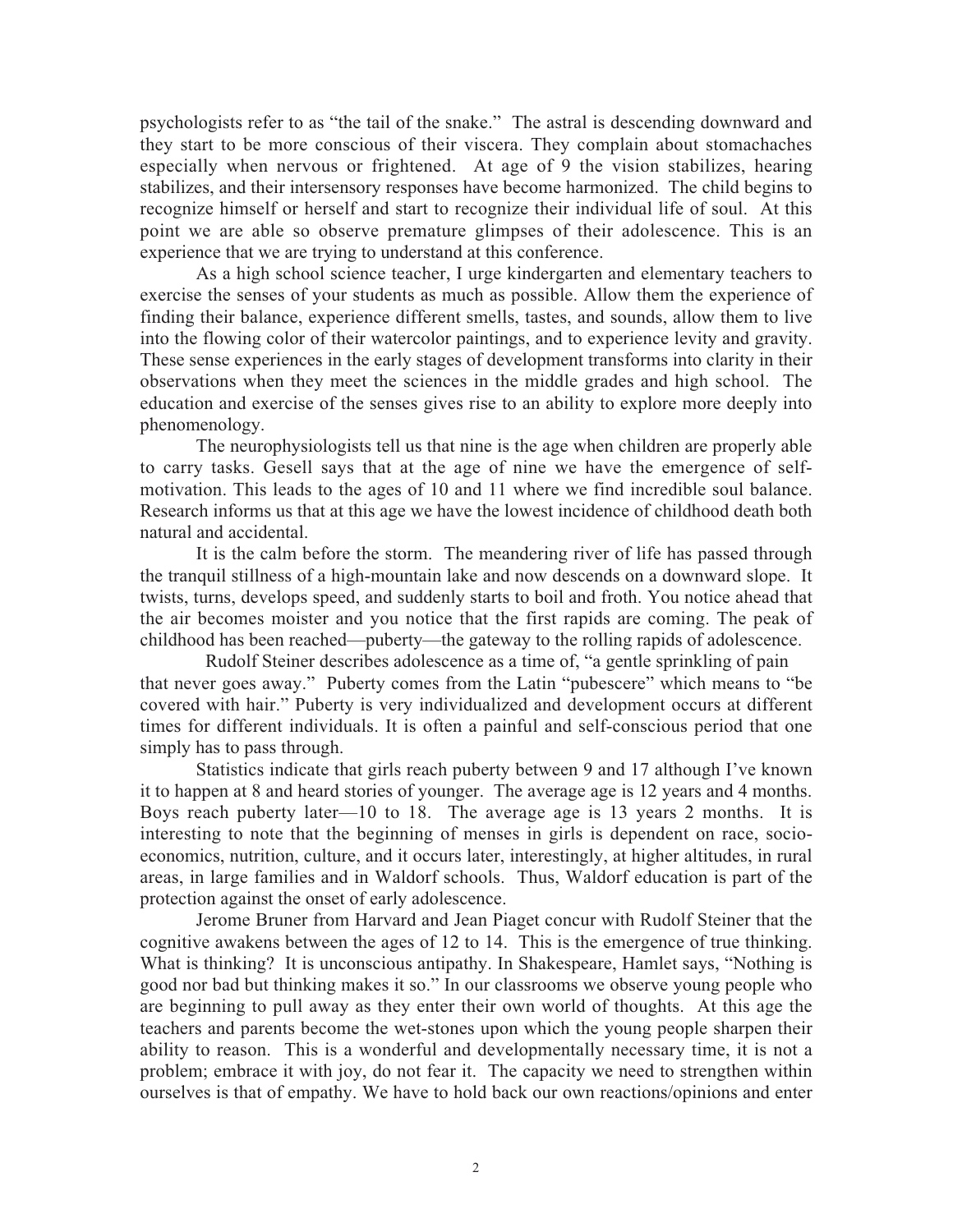into the being of the adolescent with interest, and compassion, while exhibiting a warm sense of humor.

Some of the outward signs to identify puberty are: first, the feet begin to grow followed by the hands and finally the legs and arms. Observe teenage boys—all of a sudden they appear unintentionally in high water pants. Skin is visible between the socks and the bottom of the pant leg. The legs are in a growth spurt before the parents can purchase new trousers! They assume a "row-boat" walk and display gawkiness. The new adolescents stretch out with both their arms and legs and there is an incredible resultant awkwardness. They also can lumber more aggressively and roughhouse more frequently, all in a subconscious attempt to get into touch with their own ego by bumping up against each other, against tables, chairs, and doors. This is the time when the lower schoolteachers might say, "Why can't those teachers in middle school have their children behave?"

Girl's voices fall one tone—the boy's voice fall one full octave. The center of gravity in adolescence falls from the second cervical vertebra to the sacral vertebra. The jaw noticeably drops and appears to jut out.

On the inside what is happening? The lungs increase in size from the age of 10. The breathing changes—the boys' attain an inbreath which fills 3/4 of their diaphragm and a girl's breath becomes more costal or shallow. The blood pressure increases and the heart while not changing in size becomes denser almost doubling in weight. The lymphoid system decreases and there are frequent complaints of sore throats. There is a high incidence of infection in the tonsils. Twenty-four major and 200 minor hormones are released. In Greek the word "hormone" means to excite. These children don't call it forth but, all of a sudden, they have all these things going on in their bodies. We don't refer to it as the "age of raging hormones" for nothing. The once balanced youth can now show signs of depression, aggression, and loneliness—completely different behaviors than exhibited in the joy-filled days of childhood.

In young ladies we notice that fat becomes redistributed—lips thicken, hips and thighs take shape, and breasts develop. The skeleton shows an interesting pattern. Growth both accelerates and decelerates. Young people experience aches in their bodies as the bones grow. This is why they need so much sleep; they need it in order to grow without pain, because during sleep the tendons and muscles relax their grip on the bones. There was a boy I knew at High Mowing and we had to order a new bed for him after a few months of school because he abruptly grew 5 inches and no longer fit in his assigned bunk.

Other secondary sexual characteristics start to appear throughout the body. Then, finally, the teenager recognizes a higher sense which Rudolf Steiner referred to as the "sense of life"—that higher sense we have where we experience wellness and sickness, a conscious whole-body monitoring. Along with this adolescents possess an invigorated endurance which constantly seeks to demonstrate its strength. Now the youth begin to seek out challenges and obstacles to overcome—competitive sports, rock climbing, vigorous dance, and so forth—they are positively charged with emotional energy. Just thinking that all of this is going on at one time makes me want to go to bed and rest, but we put them in a classroom and say sit. They are asked to sit an awful lot at this stage of their life.